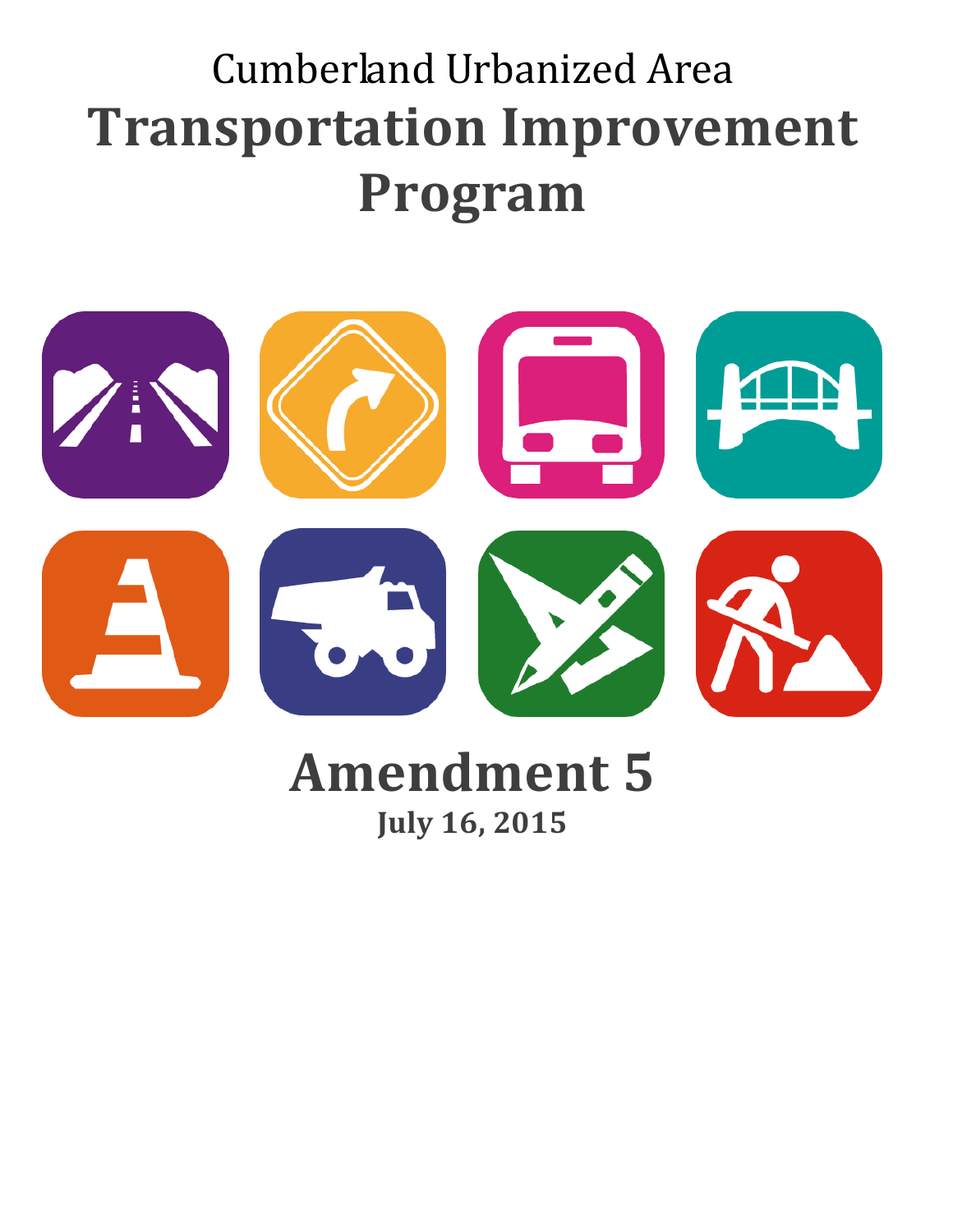#### **RESOLUTION** *No. 15-15*

Resolution approving the Fiscal Year 2014- 2019 Transportation Improvement Program:

WHEREAS, the Cumberland Area Metropolitan Planning Organization was establishes to manage and provide policy direction to the Unified Planning Program in accordance with Federal requirements, and the Allegany County Commissioners have been designated as the Metropolitan Planning Organization for this area as approved by the Maryland Governor Harry Hughes on May 17, 1982; and

WHEREAS, the staff of the Maryland Department of Transportation and the Allegany County Department of Community Services, have together prepared the Transportation Improvement Program for Fiscal Year 2014 – 2019 in compliance with applicable Federal programs and regulations.

WHEREAS, the MD-47 Bridge Replacement been amended to shift existing design funding and to add \$3.9 million to design, right-of-way, and construction funding; and

NOW, THEREFORE, BE IT RESOLVED that the Allegany County Commissioners acting as the Cumberland Area Metropolitan Planning Organization approves the Revised Fiscal Year 2014 – 2019 Transportation Improvement Program, and will keep the record open for thirty day to allow for any additional public comments.

ADOPTED THIS 16th day of July, 2015.

County Commissioners of Allegany County, Maryland

 $W$  there are  $\ell$  valent  $\ell$ 

William R. Valentine

 $\mu$  love  $\mu$  ploot

Creade V. Brodie.

 $\frac{1}{2}$ Jacob C. Shade, Commissioner

**ATTES**  $\triangle$ 

David A. Eberly County Administrator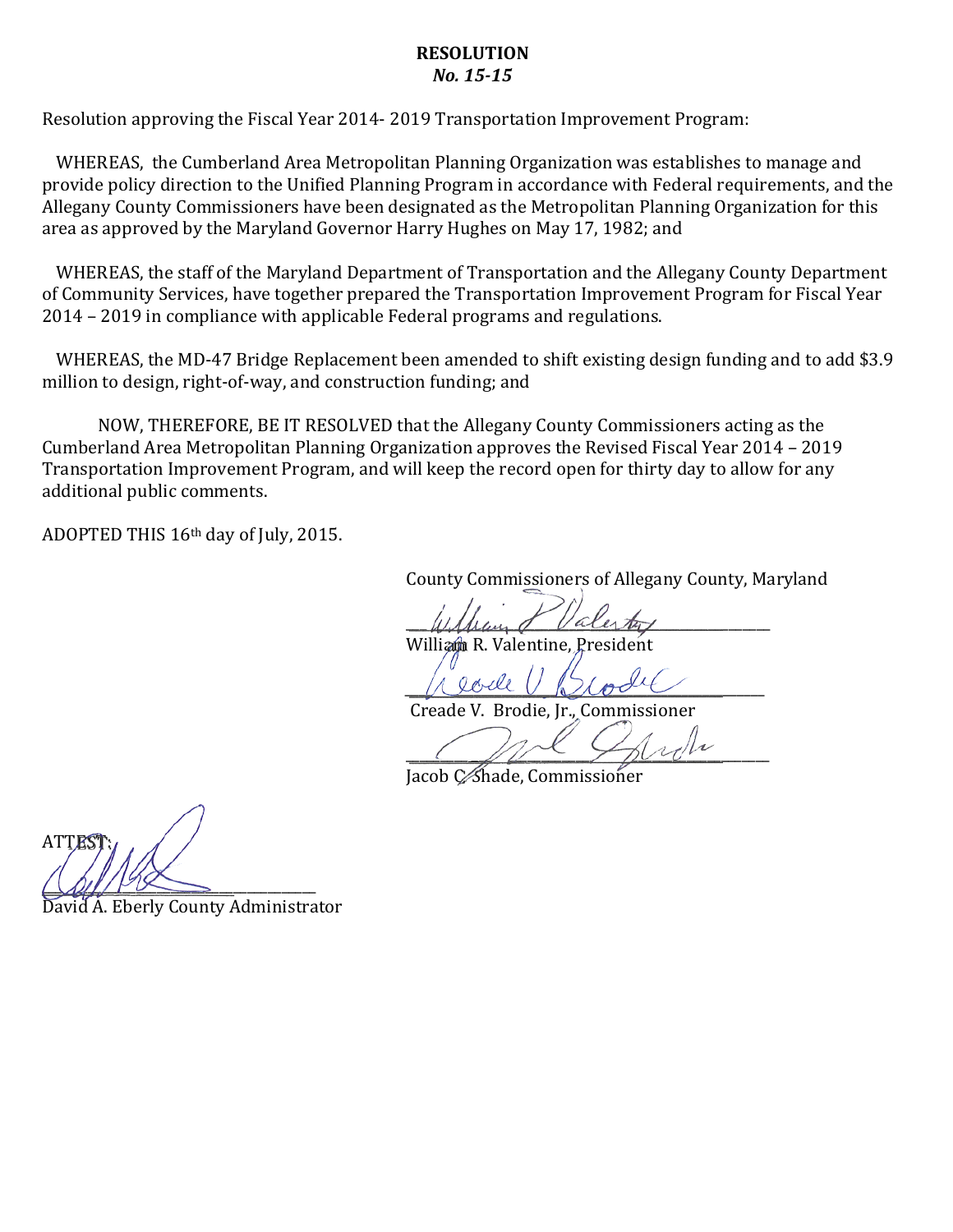## **CUMBERLAND URBANIZED AREA FY 2014-2019 TRANSPORTATION IMPROVEMENT PROGRAM**

| Project Code                   | AL3601                                                                                                                                                    | STIP#   | AL3601 MC#1420                                                             |  |  |
|--------------------------------|-----------------------------------------------------------------------------------------------------------------------------------------------------------|---------|----------------------------------------------------------------------------|--|--|
| Project Name                   | <b>MD-47 Bridge Replacement</b>                                                                                                                           | Limits  | MD 47 Bridge 01043                                                         |  |  |
| <b>Improvement Description</b> | This project will replace the structurally deficient MD 47 (Barrelyille Road)<br>North Branch of Jennings Creek Bridge 01043, Barrelville. Design funding |         | includes funding for archeological study and stormwater management design. |  |  |
| Responsible Agency             | SHA/MDOT                                                                                                                                                  |         |                                                                            |  |  |
| Current<br>Lanes               | Current Road Type                                                                                                                                         | Rural   | Proposed Lanes 2                                                           |  |  |
| <b>Miles</b><br>N/A            | Primary/<br>Highway System<br>Secondary                                                                                                                   | Funding | BR/STP/State<br>Ratio<br>65/35                                             |  |  |
| <b>Related Projects</b>        |                                                                                                                                                           |         |                                                                            |  |  |

*Comments The table below reflect ta shift of design funds and addition of right-of-way and construction funds to reflect MDOT's current program* 

| <b>CUMBERLAND MPO - Project Name: MD - 47 Bridge Replacement</b> |                  |                |          |              |              |                  |                  |                    |
|------------------------------------------------------------------|------------------|----------------|----------|--------------|--------------|------------------|------------------|--------------------|
|                                                                  | <b>Previous</b>  |                |          |              |              |                  |                  |                    |
| <b>Phase</b>                                                     | <b>Years</b>     | 2014           | 2015     | 2016         | 2017         | 2018             | 2019             | FY 2014-2017 Total |
| PP                                                               |                  | $\overline{0}$ | 0        | $\mathbf{0}$ | $\mathbf{0}$ |                  | 0                | 0                  |
| PE (State)                                                       | 403              | 114            | 112      | 42           | 10           | $\left( \right)$ |                  | 278                |
| PE (Fed)                                                         | 184              | 171            | 55       | 168          | 42           | $\bigcap$        |                  | 436                |
| <b>ROW</b>                                                       |                  | 159            | 233      | 56           | 33           |                  |                  | 481                |
| CO (State)                                                       | $\overline{0}$   | $\overline{0}$ | 0        | 115          | 519          | 247              |                  | 634                |
| CO (Fed)                                                         | $\left( \right)$ | $\theta$       | $\theta$ | 406          | 1,838        | 879              | $\left( \right)$ | 2,244              |
| <b>Total State</b>                                               | 403              | 273            | 345      | 213          | 532          | 247              | $\theta$         | 1,393              |
| Total Fed                                                        | 184              | 171            | 55       | 574          | 1,880        | 879              | $\left( \right)$ | 2,680              |
| Total                                                            | 587              | 444            | 400      | 787          | 2,442        | 1,126            |                  | 4,073              |
|                                                                  |                  |                |          |              |              |                  |                  |                    |

| in '000's

MPO Approval

**Amended – See** MD-47 Bridge Replacement**: Additional Funding for Project Engineering, Right of Way and Construction in FY 2015 and FY 2016**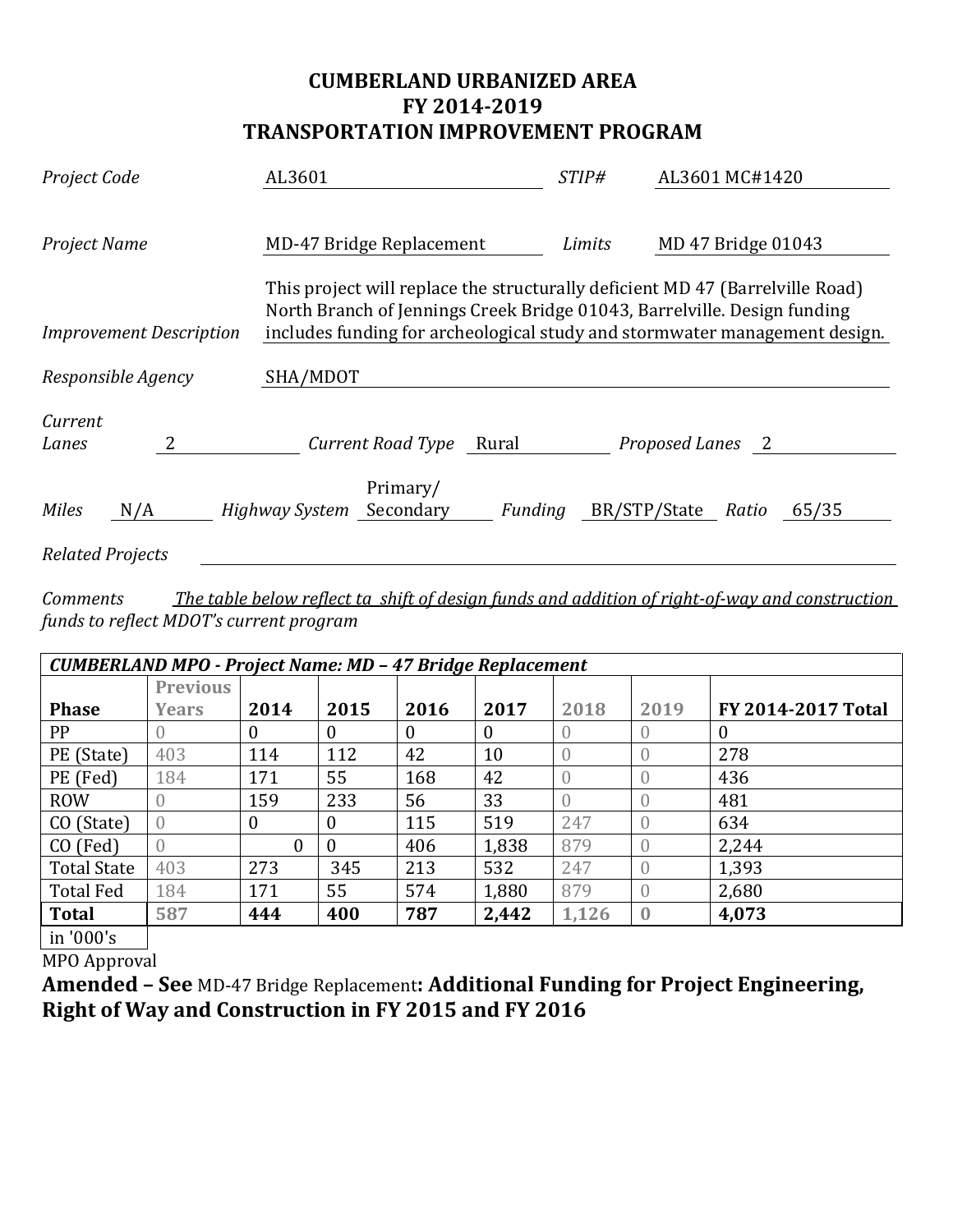#### **RESOLUTION** *No. 15-15*

Resolution approving the Fiscal Year 2014- 2019 Transportation Improvement Program:

WHEREAS, the Cumberland Area Metropolitan Planning Organization was establishes to manage and provide policy direction to the Unified Planning Program in accordance with Federal requirements, and the Allegany County Commissioners have been designated as the Metropolitan Planning Organization for this area as approved by the Maryland Governor Harry Hughes on May 17, 1982; and

WHEREAS, the staff of the Maryland Department of Transportation and the Allegany County Department of Community Services, have together prepared the Transportation Improvement Program for Fiscal Year 2014 – 2019 in compliance with applicable Federal programs and regulations.

WHEREAS, the 5310 Non-Profit Capital Assistance has been added to enhance mobility services for seniors and persons with disabilities at a cost of \$258,000.00; and

NOW, THEREFORE, BE IT RESOLVED that the Allegany County Commissioners acting as the Cumberland Area Metropolitan Planning Organization approves the Revised Fiscal Year 2014 – 2019 Transportation Improvement Program, and will keep the record open for thirty day to allow for any additional public comments.

ADOPTED THIS 16th day of July, 2015.

County Commissioners of Allegany County, Maryland

 $W$  there are  $\ell$  valent  $\ell$ 

William R. Valentine

 $\mu$  love  $\mu$  ploot

Creade V. Brodie.

 $\frac{1}{2}$ Jacob C. Shade, Commissioner

**ATTES**  $\triangle$ 

David A. Eberly County Administrator